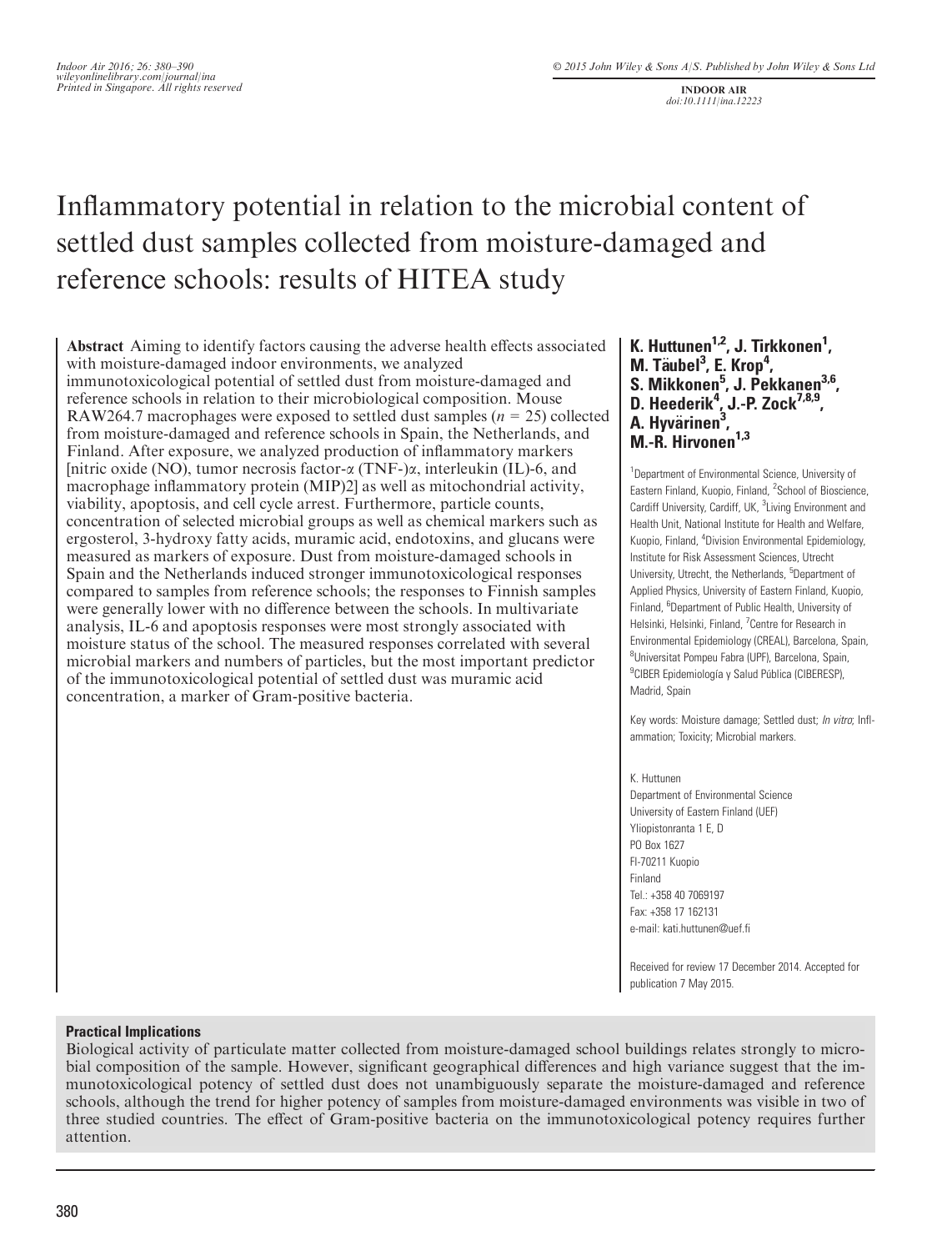#### Introduction

Exposure to moisture-damaged indoor environments has been associated with increased occurrence of respiratory infections and upper respiratory tract symptoms, cough, wheeze, and dyspnoea (WHO Regional Office for Europe, 2009). Children are considered to be particularly susceptible to the effects of air pollution, because of their immature physiology and relatively high exposure entering via lungs compared to adults (Farhat et al., 2005). Available moisture in building materials enables the growth of microorganisms, resulting in potentially higher exposure to spores, spore fragments, secondary metabolites, and cellular components of microbes.

Poor indoor air quality is particularly problematic in public buildings such as schools, where inadequate ventilation or indoor source of harmful agents may affect a vast number of children and adults regularly and for extended periods of time. In recent years, the burden of disease caused by poor indoor air quality in schools has gained attention of health authorities (CDC 2013). However, even though there are international guidelines covering both dampness-related exposures and specifically chemical pollutants in indoor air (WHO Regional Office for Europe, 2009, 2010), there are only few studies concerning exposure to biological pollutants in schools, and the information on immunotoxicological potential of the exposure is even scarcer. Disconcertingly, the accumulating evidence does not support the association of any specific indoor microbiological factors with adverse health effects (Jacobs et al., 2014), although both dampness and mold indices are consistently and positively associated with multiple allergic and respiratory effects (Mendell et al., 2011).

Toxicological studies showing inflammatory, cytotoxic, and immunosuppressive responses after exposure to microbial agents provide information about the involved mechanisms and give support to the biological plausibility. The microbial components known to have immunostimulatory effects include  $(1-3)$ - $\beta$ D-glucans, ergosterol (Rylander and Lin, 2000; Park et al., 2008), and endotoxins (Park et al., 2001; Sheehan et al., 2012). Such studies on single exposures show variety of effects, indicating that instead of one mechanism, there are multiple routes leading from exposure to the adverse health effect. Furthermore, several research groups have found that exposure to multiple exposure agents simultaneously may lead to synergistic interaction or 'priming effect', where the presence of another agent potentiates the effect of the exposure (Zhou et al., 2000; Huttunen et al., 2004; Kankkunen et al., 2009). Keeping in mind that the exposure in a moldy building consists of a combination of spores, microbial components, and metabolites as well as various chemicals and particles, interactions between different exposure agents are highly likely. As detailed

information about the toxicity of each of the individual exposure agents is not available, testing the toxicological properties of sample material such as dust or indoor air particulate matter has been used to describe the overall potency of the exposure. Indeed, previous studies have shown that the potential to induce production of inflammatory mediators and toxicity in cells appears to indicate a presence of a source of biological contamination such as moisture damage or handling of waste, although a positive result is only semiquantitative (Huttunen et al., 2010a,b). Both mouse and human macrophages as well as human lung epithelial cells have been shown to produce comparable results in toxicological studies, although it is clear that the sensitivity of different cell types varies significantly (Huttunen et al., 2003).

One of the essential parts of a multinational research project 'Health Effects of Indoor Pollutants: Integrating microbial, Toxicological, and Epidemiological Approaches (HITEA)' was a cross-sectional and longitudinal study in school buildings. The HITEA school study included moisture-damaged and reference schools from three European countries (Spain, the Netherlands, and Finland) representing different climate zones. The selected schools were sampled for measurement of various microbial markers as well as other indicators of indoor air quality, along with detailed surveys of the health of pupils and teachers working in the buildings. Analyses of health data in the HITEA school study so far have shown no adverse effects on lung function, but higher prevalence of respiratory symptoms such as nocturnal cough in moisture-damaged schools, particularly in Finnish children who more often had wheeze, nasal symptoms as well as respiratory-related school absence. Levels of different microbial markers were found to be higher in moisture-damaged schools, but these findings were not consistent between countries. Microbial markers did, however, not explain associations of respiratory symptoms with moisture damage. Both microbial marker levels and adverse respiratory health effects varied between the countries studied (Borràs-Santos et al., 2013; Jacobs et al., 2014).

The aim of this study was to relate the concentration of microbial components in settled dust from HITEA schools with toxicity and inflammatory responses induced by these samples in a cell culture model. The results were assessed in relation to moisture damage status and geographical differences between the studied schools to recognize the factors explaining the immunotoxicological potential of the sample.

#### **Methods**

Selection and categorization of schools

Altogether, 14 moisture- and mold-damaged schools and 11 reference schools in three European countries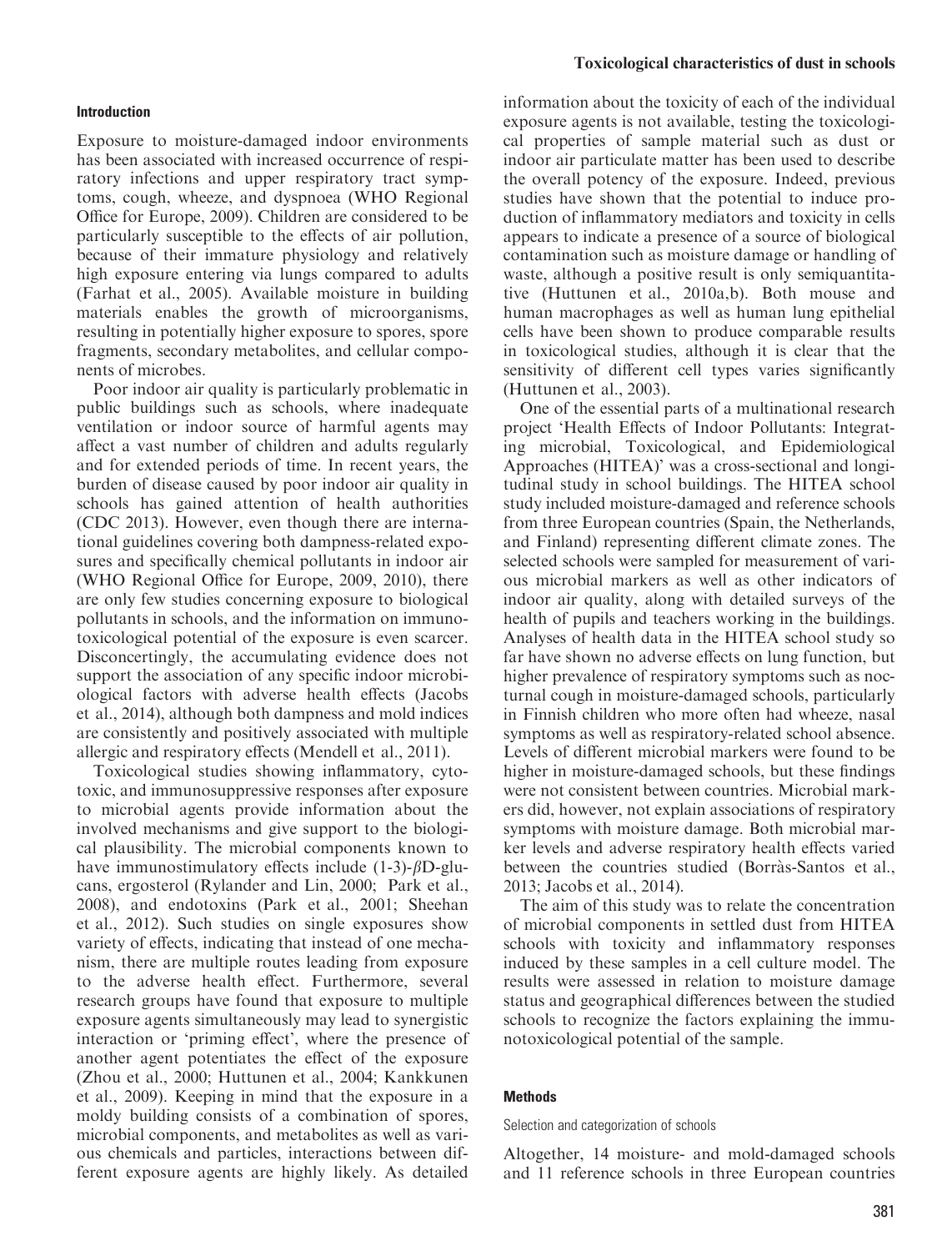(Spain, the Netherlands, and Finland) were included in the study. The participating schools were selected according to criteria described in detail earlier (Borràs-Santos et al., 2013; Haverinen-Shaughnessy et al., 2012). The final sample of schools was selected and categorized as 'damaged' and 'non-damaged' schools based on walk-through building inspections that generated detailed data on severity, extent, and location of moisture damage observations, including visible mold, mold odor, surface moisture, and other indicators of moisture damage and dampness (Haverinen-Shaughnessy et al., 2012). Finally, twenty-five school buildings representing clear moisture-damaged and reference buildings were selected to participate in the detailed exposure assessment; seven from Spain (five cases + two controls), twelve in the Netherlands  $(5 + 7)$ , and six in Finland  $(4 + 2)$ .

# Sampling

Settled dust samples were collected in two ways, by placing a polyethylene (PE)-coated cardboard boxes and electrostatic dustfall collectors (EDCs; Jacobs et al., 2013) at a height of 1.5–2.5 m on a top shelf or a similar place for 8 weeks. On average, 15 sampling locations per school were selected with emphasis on covering the whole school building and study population (pupils and teachers). The samples were collected in the spring of 2009; during April–June in Spain, May–July in the Netherlands, and March–May in Finland. Timings of the sampling campaigns were parallelized as much as possible between the three countries, however, taking into account the local school schedules and holidays.

# Sample preparation

At the local study center, the accumulated dust was vacuumed from the settled dust boxes on mixed cellulose ester (MCE)-filters and suspended by placing the filter in 5 ml of dilution buffer (43 mg/ml  $KH_2PO_4$ , 250 mg/ml  $MgSO_4 \times 7H_2O$ , 8 mg/ml NaOH, 0.02%  $(v/v)$  Tween-80), sonicating for 15 min and shaken for another 15 min. Suspension was stored in  $-20^{\circ}$ C and sent to central laboratory for further processing. A selection of 15 samples from each school was pooled together to a core sample. For the immunotoxicological studies, one portion of the pooled dust suspension was filtered through a  $70$ - $\mu$ m filter to remove the largest particles and resulting in more homogenous sample. The filtered suspension was further aliquotted and stored frozen  $(-20^{\circ}C)$  until the experiments.

The EDC cloths were extracted as described earlier (Noss et al., 2008) by incubating them for 60 min in 20 ml of pyrogen-free water (B. Braun NPBI, Oss, the Netherlands) in an end-over-end roller. The extract was centrifuged (15 min, 1000 g), aliquotted, and

stored frozen  $(-20^{\circ}C)$  in pyrogen-free glass tubes until analysis in central laboratory.

# Analysis of microbial components

Concentration of selected microbial groups was measured from the unfiltered settled dust box sample with quantitative PCR assays targeting the fungal group Penicillium spp/Aspergillus spp./Paecilomyces variotii, the bacterial genus Mycobacterium spp., Gram-positive bacteria, and Gram-negative bacteria. DNA extraction, qPCR primers, and probes used have been published earlier (Haugland et al., 2004; Torvinen et al., 2010; Kärkkäinen et al., 2010). The qPCR laboratory analyses and calculations were performed as described by Kaarakainen et al., 2009; using the ABI Prism 7000 (Applied Biosystems) and the RotorGene 3000 (Corbett Life Science) equipment.

Chemical markers ergosterol and muramic acid were analyzed both from the filtered and unfiltered settled dust box sample, and 3-hydroxy fatty acids (3-OH FAs) from the unfiltered sample. The sample preparation of the freeze-dried settled dust suspension for ergosterol was carried out by modifying the method published by Axelsson et al. (1995), whereas 3-OH FAs were prepared by slightly modifying the method presented by Sebastian and Larsson (2003) and muramic acid by modifying the method presented by Sebastian et al. (2004). As a modification in our methods, hexane was used instead of heptane, and the ergosterol and muramic acid samples were diluted to 100 ml of hexane and to 150 ml of chloroform, respectively, before analysis by gas chromatography–tandem mass spectrometry (GC–MS–MS). In the preparation of 3-OH FAs, no water was used in the first extraction. The analyses of ergosterol and muramic acid were performed with a PolarisQ ion trap mass spectrometer (MS–MS) from Thermo Scientific (Austin, TX, USA) equipped with a Trace GC-ultra gas chromatograph (GC) (Milan, Italy) with a DB-5MS fused-silica capillary column from J&W Scientific.

The EDC extracts were tested for endotoxin and glucan content. Endotoxins were measured using a limulus amoebocyte lysate (LAL) assay (Lonza Group, Basel, Switzerland) according to the manufacturer's protocol and expressed in endotoxin units  $(EU/m^2)$ . Glucans were analyzed with a specific  $\beta$ -(1,3)-glucan sandwich enzyme immunoassay (EIA) as previously described by Noss et al. (2010).

# Analysis of particle counts

Particle counts in sixteen size classes between 0.5 and  $>20$   $\mu$ m were measured with particle counter PAMAS SVSS (PAMAS GmbH, Rutesheim, Germany) with sensor SLS-25/25 (0.5 detection limit, max 13 000 particles/ml) and PMA analyzing software. Before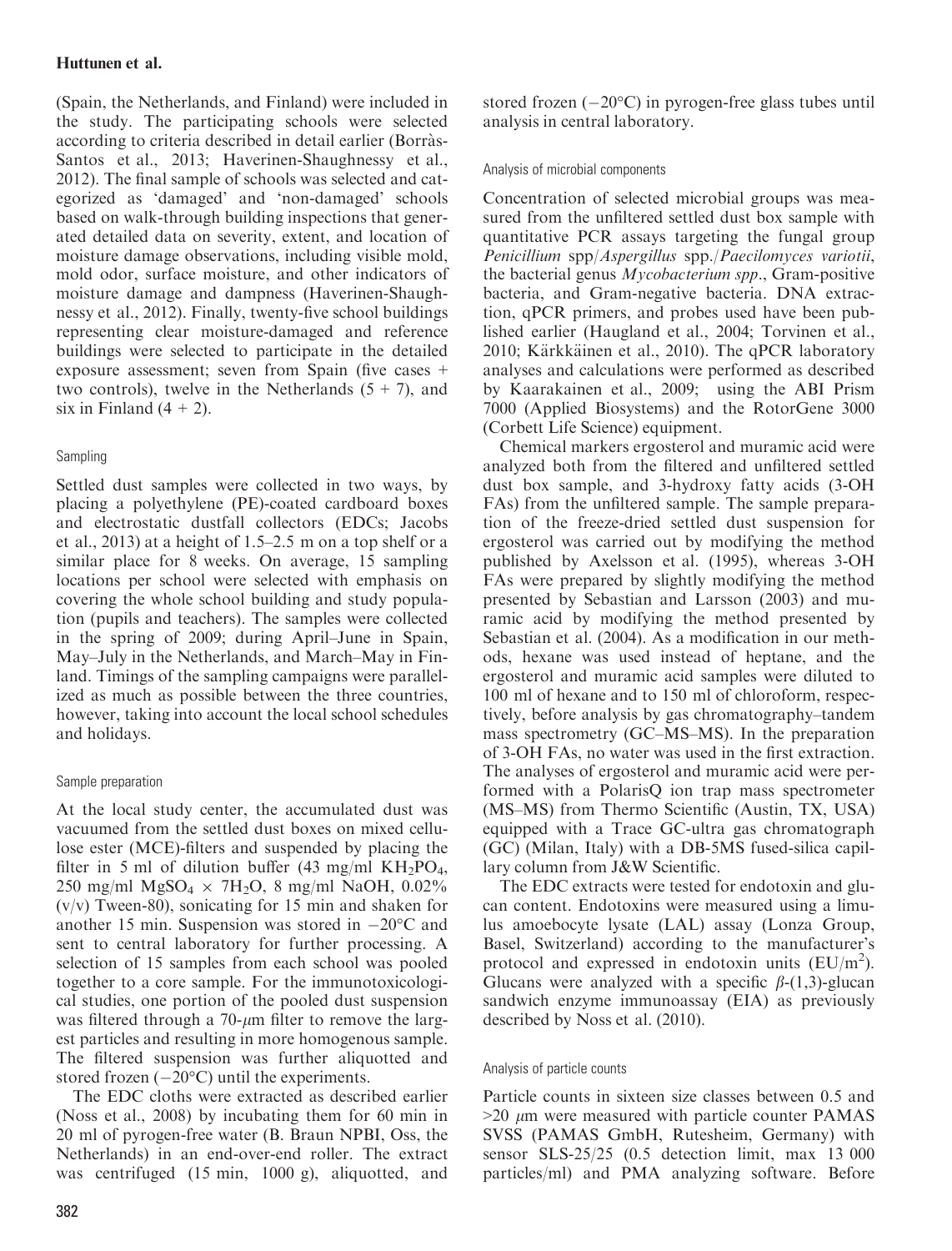measuring particle counts, filtered settled dust samples were diluted in ultra clean water (1:5000). The particle count of clean water was subtracted from results of all samples. The measured sixteen size classes were combined to form four size categories  $(0.5-1 \mu m, 1-3 \mu m,$ 3–10  $\mu$ m, and >10  $\mu$ m).

#### Cell culture

A mouse macrophage cell line RAW264.7 obtained from American Type Culture Collection (ATCC, Rockville, MD, USA) was cultured at 37°C and 5%  $CO<sub>2</sub>$  atmosphere in RPMI 1640 supplemented with 10% heat-inactivated fetal bovine serum (FBS), L-glutamine (2 mM), and antibiotics (penicillin–streptomycin, 100 U/ml) (Gibco BRL, Paisley, UK). The cells were cultured in flasks and refreshed every 2–3 days when confluent. Prior to the exposure experiment, the cells were transferred to 6-well plates (Costar, Corning, NY, USA),  $1 \times 10^6$  cells/well in 2 ml of culture medium. After 24 h, the detached cells were removed by refreshing the cell culture medium.

The dust samples were melted in a water bath (37°C) and sonicated for 15 min before preparing a dilution series in dilution buffer. The cells were allowed to stabilize for one hour before exposing the cells to four doses of the dust suspension (1:1, 1:2, 1:4, and 1:10), carrier buffer (negative control), lipopolysaccharide (LPS, positive control), or etoposide (positive control). After 24 h, the exposure was stopped by resuspending the cells into cell culture medium. A 200  $\mu$ l sample was taken for measuring the viability of the cells with 3- (4,5-dimethylthiazol-2-yl)-2,5-diphenyltetrazolium bromide (MTT) test. The rest of the cells were separated from the cell culture medium and divided in two portions; one for analyzing the permeability of the cell membrane [propidiumiodide (PI) staining] and one for analyzing the DNA content of the permeabilized cells. The supernatants were stored  $(-70^{\circ}C)$  for later analysis of pro-inflammatory mediators [nitric oxide (NO), tumor necrosis factor-a (TNF-)a, interleukin (IL)-6, and macrophage inflammatory protein (MIP)2]. Three independent repetitions of the experiment were performed to describe the biological variance of the results.

#### Analysis of cell viability and cell cycle

Viability of the cells was analyzed with MTT test (Hansen et al., 1989) for detecting mitochondrial activity. The absorbance of each sample was measured with the multilabel counter Victor<sup>3</sup> and compared to absorbance obtained from control cells.

The proportion of dead cells was determined with propidium iodide (PI) exclusion. The cells were washed with phosphate-buffered saline (PBS), resuspended into PBS, and incubated with PI (f.c. 1  $\mu$ g/ml) for 15 min at

room temperature in the dark before flow cytometric analysis using CyAn ADP equipped with a  $488 \pm 10$  nm argon laser as the excitation source with an emission wavelength of  $613 \pm 20$  nm. A total of 10,000 cells were analyzed per sample using Summit software version 4.3 (Dako, Glostrup, Denmark).

DNA content of the cells was analyzed by PI staining of permeabilized cells, which enables the detection of abnormalities in the cell cycle and assessing the amount of apoptotic cells with hypodiploid DNA content. After exposure, the cells were resuspended into PBS, fixed with ice-cold ethanol, and stored at +4°C until staining with PI. Subsequently, the cells were pelleted, suspended into PBS, and incubated with 0.15 mg/ml of ribonuclease A for one hour at  $+50^{\circ}$ C. PI was added to a final concentration of 8  $\mu$ g/ml, and the incubation was continued for 2 h at  $+37^{\circ}$ C in the dark before flow cytometric analysis. Flow cytometric analysis was performed using CyAn ADP equipped with a  $488 \pm 10$  nm argon laser as the excitation source with an emission wavelength of  $613 \pm 20$  nm. A total of 10,000 cells were analyzed per sample by using Summit software version 4.3. Etoposide  $(1 \mu M)$ was used as a positive control.

#### Analysis of pro-inflammatory mediators

Concentration of nitric oxide (NO) was measured with Griess method (Green et al., 1982). First, the cell suspension was centrifuged to separate the cells from the culture medium. The nitrate produced by the cells was reduced to nitrite with Griess reagent (1% sulfanilamide and 0.1% naphthylethylenediamine dihydrochloride in 2% phosphoric acid). Subsequently, the absorbance (450 nm) of each sample was measured with a multilabel counter Victor<sup>3</sup> and compared to absorbance obtained from standard curve of sodium nitrite. LPS  $(0.01 \mu g/ml)$  was used as a positive control.

The concentration of pro-inflammatory cytokines IL-6, TNF- $\alpha$ , and chemokine MIP-2 in the cell culture medium was measured with commercially available enzyme-linked immunosorbent assay (ELISA) kits according to manufacturer's instructions. The absorbance of each sample was measured with a multilabel counter Victor<sup>3</sup>, and the concentration of the analyte was calculated by comparing the results to the standard curve. LPS  $(0.01 \mu g/ml)$  was used as a positive control.

#### Statistical analyses

All the data were analyzed using the IBM Statistics 19.0 (IBM $^{\circledR}$ , New York, NY, USA).

As the variables are not normally distributed, differences between damaged and reference schools as well as the comparison to carrier control were tested with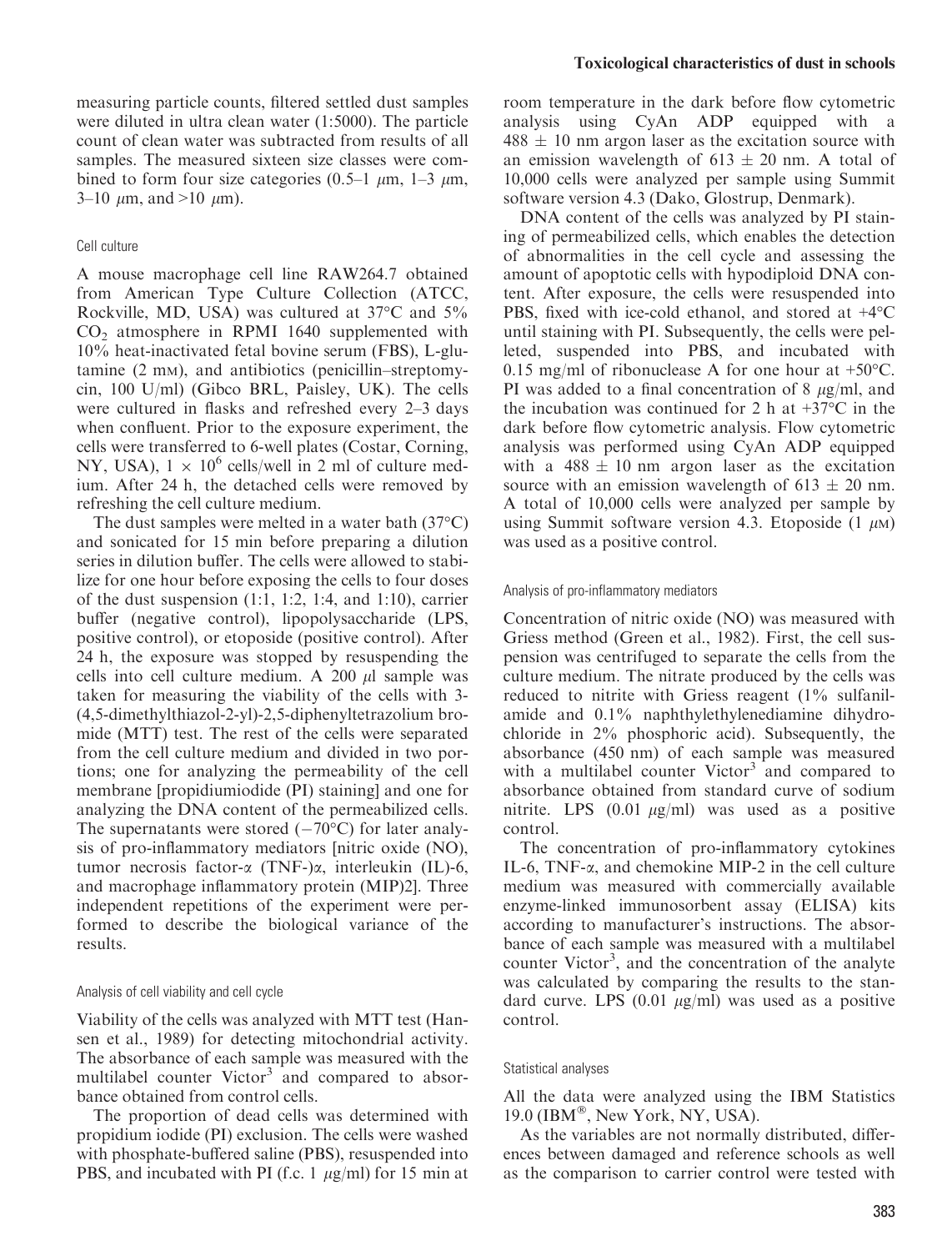nonparametric Mann–Whitney U-test and the differences between countries were tested with Kruskall– Wallis test. Multivariate analysis of covariance (MANCOVA) was used to identify microbial markers associated strongest to toxicity and inflammatory response. An agnostic approach was followed in the sense that all microbial determinants and particle counts were explored without a priori hypotheses as covariates, taking into account the multicollinearities. Almost all possible two variable interactions within the covariates were also tested but found non-significant in our data. Some variables could not be tested simultaneously in the model because of (multi) collinearity. The predictors were tested for potential collinearity with Spearman correlation coefficient. A conservative limit of a correlation  $r > 0.5$  for two variables was used to detect collinearity and decide which variables can be included simultaneously in a model. However, these variables were the best predictors for the model also regardless of the co-linearity limitation.

# **Results**

### Inflammatory markers

The production of all measured inflammatory mediators (NO, IL-6, TNF-a, MIP-2) increased dose dependently in mouse macrophages after exposure to settled dust samples. The dose-response curve typically leveled out at the highest dose, presumably due to the high toxicity of respective extract. There was a clear difference in the inflammatory potential of samples from different countries: The samples collected from Spain and the Netherlands caused a stronger inflammatory response than the samples collected from Finland  $(P < 0.05)$ . When data from all three countries were pooled, the samples collected from damaged schools appeared to induce a slightly higher production of inflammatory mediators than samples from reference schools (Table 1). When the samples from damaged and reference schools were compared within each country, there was a clear trend for higher inflammatory potential for dust collected from damaged schools in Spain and the Netherlands, but not in Finland (Table 1). Overall, the variation between schools was high, but the difference between the schools was clearest in the Netherlands, reaching statistical significance for NO (doses 1:10, 1:4, and 1:2) and IL-6 (dose 1:4) (Figure 1).

### **Toxicity**

Exposure to settled dust decreased the number of viable cells, increased the number of dead cells, and caused apoptosis, but the effect on cell cycle was minimal. Observed responses were dose dependent, and again, there was a clear difference between countries: Samples collected from Spain and the Netherlands decreased viability and increased the number of damaged and apoptotic cells more than samples from Finland. When comparing schools on the basis of damage status, samples collected from damaged schools were slightly more toxic compared with samples from reference schools, although the difference did not reach statistical significance due to the large variation (Table 2). Samples collected from moisture-damaged schools in

Table 1 Inflammatory markers [median (IQR)] in cell culture medium of mouse RAW264.7 macrophages after exposure to graded doses of settled dust suspension for 24 h

|                       |      | Spain                  |                           | the Netherlands        |                      | Finland                |                            | All countries             |                       |                              |
|-----------------------|------|------------------------|---------------------------|------------------------|----------------------|------------------------|----------------------------|---------------------------|-----------------------|------------------------------|
|                       | Dose | Reference<br>$(n = 2)$ | Damaged<br>$(n = 5)$      | Reference<br>$(n = 7)$ | Damaged<br>$(n = 5)$ | Reference<br>$(n = 2)$ | Damaged<br>$(n = 4)$       | Reference<br>$(n = 11)$   | Damaged<br>$(n = 14)$ | Carrier<br>control $(n = 4)$ |
| $NO(\mu M)$           | 1:10 | 5.7(1.5)               | $5.6(3.8)$ **             | 4.1 $(4.1)^{*,**}$     | $9.8(0.70)$ *,**     | 1.6(0.24)              | $1.5(0.11)$ **             | 4.1 $(4.6)$ <sup>**</sup> | $5.5(7.7)$ **         | 1.0(0.20)                    |
|                       | 1:4  | 11(1.9)                | $14(2.1)$ **              | $8.8(5.2)$ *,**        | $17(3.0)$ *,**       | 3.2(1.2)               | $3.1(0.67)$ **             | $8.7(6.5)$ **             | $14(11)$ **           |                              |
|                       | 1:2  | 11(1.3)                | $16(5.2)$ **              | $10(4.4)$ *,**         | $16(2.3)$ *,**       | 5.3(2.4)               | $5.2(1.4)$ **              | $9.7(4.5)$ **             | $13(7.1)$ **          |                              |
|                       | 1:1  | 9.2(0.18)              | $13(4.2)$ **              | $12(2.0)$ **           | $9.9(4.3)$ **        | 9.3(3.1)               | $10(2.1)$ **               | $11(3.2)$ **              | $11(4.1)$ **          |                              |
| $IL-6$ (ng/ml)        | 1:10 | 1.3(0.58)              | $1.0(2.6)$ **             | $1.1(1.2)$ **          | $3.9(1.4)$ **        | 0.22(0.13)             | $0.17(0.04)$ **            | $0.71(1.4)$ **            | $1.0(3.4)$ **         | 0.01(0.02)                   |
|                       | 1:4  | 7.3(2.5)               | 7.4 $(6.1)$ <sup>**</sup> | $5.4(11)^{*,**}$       | $20(2.6)$ *,**       | 0.78(0.46)             | $0.67(0.25)$ **            | $4.8(9.5)$ **             | $7.3(18)$ **          |                              |
|                       | 1:2  | 16(3.9)                | $20(9.4)$ **              | $14(17)$ **            | $33(6.0)$ *,**       | 2.1(1.5)               | $1.6(0.42)$ **             | $12(17)$ **               | $17(25)$ **           |                              |
|                       | 1:1  | 17(2.1)                | $25(9.4)$ **              | $22(21)$ **            | $31(7.9)$ **         | 5.0(3.3)               | $5.2(1.5)$ **              | $15(13)$ **               | $22(22)$ **           |                              |
| TNF- $\alpha$ (ng/ml) | 1:10 | 5.4(0.98)              | $5.9(3.9)$ **             | $5.0(3.4)$ **          | $9.1(3.0)$ **        | 1.4(0.64)              | $1.1(0.22)$ **             | $4.4(4.1)$ **             | $5.4(7.2)$ **         | 0.07(0.02)                   |
|                       | 1:4  | 11(1.9)                | $13(6.6)$ **              | $10(8.9)$ **           | $18(1.9)$ **         | 2.7(1.1)               | $2.7(0.83)$ **             | $9.4(8.7)$ **             | $12(13)$ **           |                              |
|                       | 1:2  | 22(4.5)                | $23(8.4)$ **              | $17(16)$ **            | $27(8.9)$ **         | 5.0(2.5)               | 4.2 $(0.74)$ <sup>**</sup> | $17(16)$ **               | $21(21)$ **           |                              |
|                       | 1:1  | 29(4.5)                | $38(5.5)$ **              | $25(9.3)$ **           | $36(7.3)$ **         | 7.6(3.1)               | $8.3(1.5)$ **              | $25(16)$ **               | $32(26)$ **           |                              |
| $MIP2$ (ng/ml)        | 1:10 | 31(7.7)                | $28(23)$ **               | 28 (19)**              | 49 $(40)$ **         | 6.6(3.4)               | $6.2(0.44)$ **             | $23(24)$ **               | $26(40)$ **           | 0.20(0.02)                   |
|                       | 1:4  | 110(18)                | $120(71)$ **              | 68 (93)**              | $180(24)$ **         | 20(8.2)                | $23(8.3)$ **               | 68 $(92)$ **              | $110(140)$ **         |                              |
|                       | 1:2  | 200(50)                | $270(67)$ **              | 160 (130)**            | $250(14)$ *,**       | 37(22)                 | 40 $(6.1)$ **              | 150 (150)**               | 230 (210)**           |                              |
|                       | 1:1  | 260 (32)               | $270(46)$ **              | 220 (160)**            | $230(45)$ **         | 69 (29)                | $92(17)$ **                | 220 (170)**               | 230 (160)**           |                              |

IQR, interquartile range; NO, nitric oxide; IL-6, interleukin 6; TNF- $\alpha$ , tumor necrosis factor- $\alpha$ ; MIP2, macrophage inflammatory protein 2; n, number of schools.

\*Statistically significant ( $P < 0.05$ ) difference between damaged and reference school, Mann–Whitney U-test.

\*\* Statistically significant ( $P < 0.05$ ) difference compared to carrier control, Mann-Whitney U-test.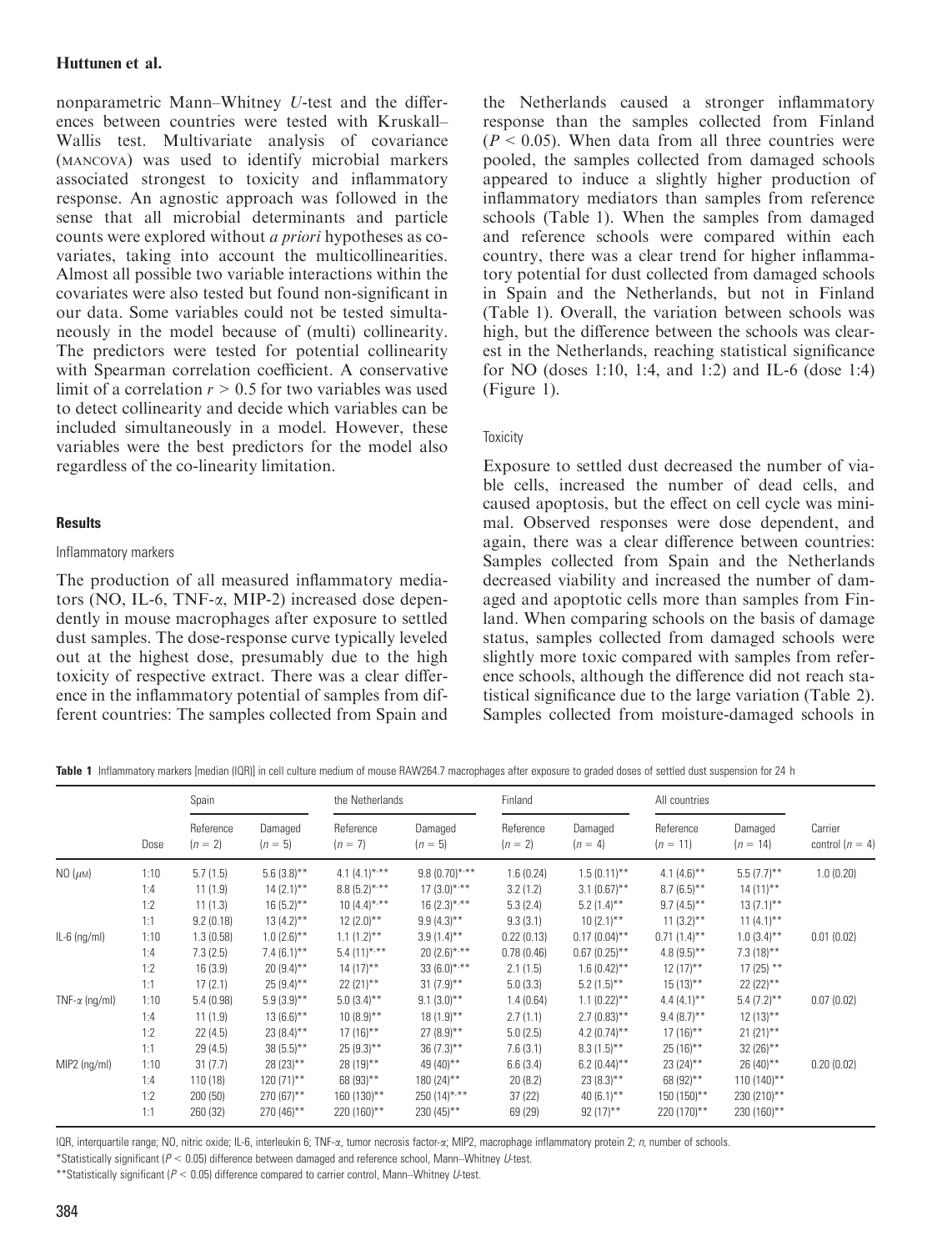

Fig. 1 Concentration of (a) nitric oxide (NO) and (b) interleukin (IL)-6 in the cell culture medium of mouse RAW264.7 macrophages after 24-hour exposure to settled dust collected from moisture-damaged and reference schools in Spain, the Netherlands, and Finland (dose 1:4). Lines represent median values. Statistically significant ( $P < 0.05$ ) difference between schools is marked with an asterisk (\*)

Spain and the Netherlands were consistently more toxic than samples from reference schools, but the difference reached statistical significance only for a decreased viability caused by the lowest dose of samples collected from the Netherlands. The Finnish moisture-damaged and reference schools did not differ from each other. Interestingly, the lowest dose of samples collected from Finland slightly increased the number of viable cells and decreased apoptosis compared to carrier control. (Table 2).

#### Particle counts

As the dose-response curve was based on dilution series of the amount of accumulated dust in each location instead of a fixed mass concentration, the differences between the particle counts in the sample suspensions were analyzed. There were no significant differences in the number of particles in the samples from damaged and reference schools, although a trend for higher particle counts in damaged Dutch schools was seen for size classes 1–3, 3–10, and >10  $\mu$ m. Numbers of particles in the sample differed between countries; Samples from Dutch and Spanish schools had 2- to 4-fold higher numbers of particles compared to samples from Finland (Table 3).

#### Correlation between markers

The ability to induce inflammatory responses and cytotoxicity (excluding cell cycle arrest) correlated with each other (data not shown), with particle counts in all size classes (particularly with the largest particles with diameter  $>10 \mu$ m), and with the concentration of several microbial components in the dust. The weakest, mostly non-significant correlations with immunotoxicological potential were found for fungal group Pencillium/Aspergillus and Mycobacterium spp., whereas the concentration of muramic acid and endotoxins correlated strongly with immunotoxicological potential (Table 4). Only the correlations for dose level 1:4 are presented here, as correlations at other dose levels were similar apart from some observed trends: The correlations between numbers of the smallest particles and immunotoxicological parameters were strengthened along increasing dose levels, and correlations between particle counts and cell cycle arrest were evident only at the lowest dose level. The ergosterol and muramic acid concentrations measured from filtered and unfiltered settled dust sample correlated strongly with each other, although filtering slightly reduced the microbial material in the sample (data not shown).

#### Multivariate analysis of covariance

MANCOVA analysis showed that most important predictor of inflammatory response and toxicity was muramic acid concentration in the sample, which increased the production of cytokines IL-6, TNF- $\alpha$ , and MIP2 as well as affected the viability of the cells and amount of damaged and apoptotic cells. In addition to muramic acid, other significant predictors of immunotoxicological markers were mycobacteria and endotoxins (explaining levels of nitric oxide), Gramnegative bacteria (explaining the number of apoptotic cells), and glucans (explaining the level of cell cycle arrest). Type of school (damaged/reference) was a significant predictor of the levels of one inflammatory mediator (IL-6) and one toxicity marker (apoptosis), whereas geographical location had significant effect on all analyzed immunotoxicity markers except cell cycle arrest. Models with and without particle numbers gave almost as good results; only levels of largest particles ( $>10 \mu m$ ) improved the ability of the model to explain the loss of viability, and levels of coarse particles  $(3-10 \mu m)$  improved the ability of the model to explain the amount of damaged and apoptotic cells. The analysis was repeated for each dose level, which showed that the effects were most evident at dose levels 1:4 and 1:2. Best predictors for toxicity and inflammatory response at dose levels 1:4 and 1:2 are listed in Tables S1 and S2, respectively. A summary of the results at the most representative dose level (1:4) is presented in Figure 2.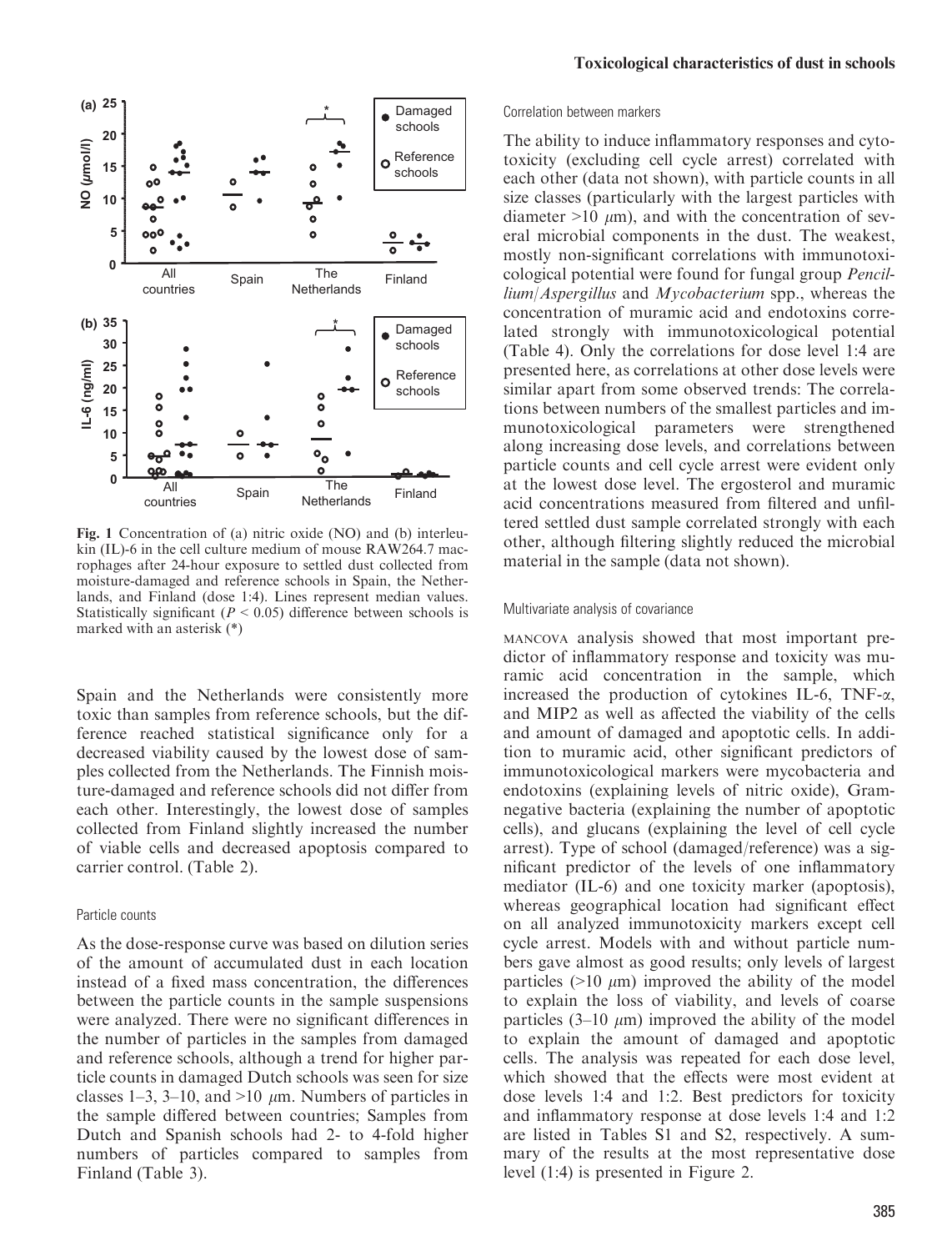|  |  |  |  | Table 2 Toxicity [median (IQR)] of the exposure to graded doses of settled dust suspension in mouse RAW264.7 macrophages for 24 h |  |
|--|--|--|--|-----------------------------------------------------------------------------------------------------------------------------------|--|
|--|--|--|--|-----------------------------------------------------------------------------------------------------------------------------------|--|

|                                      |      | Spain                  |                         | the Netherlands        |                      | Finland                |                      | All countries           |                           |                                |
|--------------------------------------|------|------------------------|-------------------------|------------------------|----------------------|------------------------|----------------------|-------------------------|---------------------------|--------------------------------|
|                                      | Dose | Reference<br>$(n = 2)$ | Damaged<br>$(n = 5)$    | Reference<br>$(n = 7)$ | Damaged<br>$(n = 5)$ | Reference<br>$(n = 2)$ | Damaged<br>$(n = 4)$ | Reference<br>$(n = 11)$ | Damaged<br>$(n = 14)$     | Carrier<br>control ( $n = 4$ ) |
| Viability <sup>a</sup> (%)           | 1:10 | 72 (5.3)               | 74 (14)**               | $95(27)^*$             | 69 $(4.8)$ *         | 130(1.7)               | $140(7.9)$ **        | 95(41)                  | 75 (56)                   | 100                            |
|                                      | 1:4  | 44(3.6)                | $50(12)$ **             | $56(26)$ **            | 40 $(5.0)$ **        | 87(3.7)                | $82(2.9)$ **         | $56(35)$ **             | $50(39)$ **               |                                |
|                                      | 1:2  | 29(1.7)                | $32(10)$ **             | $45(24)$ **            | $30(3.3)$ **         | 70(5.9)                | 76 $(7.4)$ **        | 45 (32)**               | $34(33)$ **               |                                |
|                                      | 1:1  | 19(2.0)                | $23(5.1)$ **            | $32(13)$ **            | $24(1.9)$ **         | 54 (7.6)               | $56(7.9)$ **         | $32(23)$ **             | $24(25)$ **               |                                |
| Toxicity <sup>b</sup> (%)            | 1:10 | 12(1.9)                | $13(1.8)$ **            | 11(3.8)                | 16(2.5)              | 8.8(0.43)              | 7.9(1.4)             | $10(4.3)$ **            | $12(5.4)$ **              | 5.6(5.3)                       |
|                                      | 1:4  | 17(2.3)                | $19(5.1)$ **            | $17(8.9)$ **           | 23(7.7)              | 7.6(0.20)              | 7.6(0.86)            | $15(8.6)$ **            | $18(14)$ **               |                                |
|                                      | 1:2  | 24(1.1)                | $31(11)$ **             | $25(13)$ **            | $32(7.4)$ **         | 10(0.82)               | 10(2.2)              | $23(14)$ **             | $28(24)$ **               |                                |
|                                      | 1:1  | 37(2.8)                | 44 $(15)$ <sup>**</sup> | 28 (17)**              | $45(3.2)$ **         | 15(4.2)                | 13(2.4)              | $28(19)$ **             | $37(26)$ **               |                                |
| Apoptosis <sup>c</sup> (%)           | 1:10 | 2.0(0.20)              | 2.3(0.55)               | 2.3(0.50)              | 2.1(0.51)            | 1.4(0.05)              | $1.4(0.08)$ **       | $1.9(0.56)$ **          | 2.1(0.89)                 | 2.8(1.6)                       |
|                                      | 1:4  | 3.8(0.15)              | 3.6(2.3)                | 3.0(1.6)               | 5.7(0.50)            | 2.1(0.20)              | $1.5(0.13)$ **       | 3.0(1.6)                | 3.5(3.8)                  |                                |
|                                      | 1:2  | 7.1(0.10)              | $7.8(6.9)$ **           | 4.8(4.3)               | 11(2.5)              | 2.9(0.44)              | 2.0(0.21)            | $4.8(4.3)$ **           | 7.1 $(8.4)$ <sup>**</sup> |                                |
|                                      | 1:1  | 15(0.90)               | $25(15)$ **             | $9.8(12)$ **           | $23(3.6)$ **         | 2.9(1.0)               | 2.7(2.2)             | $9.8(11)$ **            | $18(18)$ **               |                                |
| Cell cycle arrest <sup>d</sup> $(%)$ | 1:10 | 27(0.05)               | 27(1.3)                 | 27(0.80)               | 28 (0.85)            | 27(0.30)               | 27(0.37)             | 27(0.55)                | 28(1.3)                   | 28(1.0)                        |
|                                      | 1:4  | 32(0.25)               | 31(1.7)                 | $31(2.4)$ **           | $31(0.50)$ **        | 28 (0.63)              | 28 (0.70)            | $31(2.7)$ **            | $31(2.5)$ **              |                                |
|                                      | 1:2  | 27(1.5)                | 29(3.8)                 | $31(1.5)$ **           | 28 (0.76)            | 29 (0.24)              | 28 (0.49)            | $30(2.1)$ **            | 28(1.5)                   |                                |
|                                      | 1:1  | 27(1.3)                | 25(1.3)                 | 28(2.7)                | 29(1.6)              | 31(1.1)                | 31(1.6)              | 28(2.9)                 | 28(3.6)                   |                                |

 $n$ , number of schools.

<sup>b</sup>Amount of damaged cells (PI exclusion, % of dead cells).

<sup>c</sup>Amount of apoptosis (DNA content analysis, % of hypodiploid cells).

<sup>d</sup>Cell cycle arrest (DNA content analysis, % of cells in G2/M phase).

\*Statistically significant ( $P < 0.05$ ) difference between damaged and reference school, Mann–Whitney U-test.

\*\*Statistically significant ( $P < 0.05$ ) difference compared to carrier control, Mann–Whitney U-test.

|  | Table 3 Particle counts in four size classes [median (IQR)] (10 <sup>3</sup> particles/ml, dose 1:4) |  |  |  |  |  |  |  |
|--|------------------------------------------------------------------------------------------------------|--|--|--|--|--|--|--|
|--|------------------------------------------------------------------------------------------------------|--|--|--|--|--|--|--|

|                        | Spain                  |                      | the Netherlands        |                      | Finland                |                      | All countries           |                       |
|------------------------|------------------------|----------------------|------------------------|----------------------|------------------------|----------------------|-------------------------|-----------------------|
| Particles<br>$(\mu m)$ | Reference<br>$(n = 2)$ | Damaged<br>$(n = 5)$ | Reference<br>$(n = 7)$ | Damaged<br>$(n = 5)$ | Reference<br>$(n = 2)$ | Damaged<br>$(n = 4)$ | Reference<br>$(n = 11)$ | Damaged<br>$(n = 14)$ |
| $0.5 - 1$              | 790 (270)              | 710 (190)            | 300 (120)              | 330 (250)            | 170 (0.22)             | 160 (120)            | 300 (270)               | 400 (420)             |
| $1 - 3$                | 200 (64)               | 180 (110)            | 86 (73)                | 150 (86)             | 42 (14)                | 26(10)               | 86 (92)                 | 160 (120)             |
| $3 - 10$               | 54(5.1)                | 51 (33)              | 34 (28)                | 67(30)               | 12(5.4)                | 7.8(3.2)             | 34(35)                  | 48 (55)               |
| >10                    | 7.1(1.4)               | 6.9(1.4)             | 4.6(3.6)               | 10(2.2)              | 1.5 (0.76)             | 1.1(0.32)            | 4.6(4.5)                | 6.3(7.2)              |
| All                    | 1100 (340)             | 930 (320)            | 430 (230)              | 550 (370)            | 220 (20)               | 210 (150)            | 430 (400)               | 600 (570)             |

IQR, interquartile range; n, number of schools.

#### **Discussion**

The present results show that the immunotoxicological potential of settled dust samples differs largely between geographical locations and may be influenced by moisture damage status of the building. We found that the samples collected from Spain and the Netherlands were more toxic *in vitro* and caused higher production of inflammatory mediators than the samples collected from Finland. A clear trend for higher immunotoxicological potency of dust from Spanish and Dutch schools categorized as moisture-damaged buildings was observed, but this difference between moisture-damaged and reference schools was not seen in Finland. This indicates that the effect of moisture damage on immunotoxicological potency of settled dust is not necessarily consistent for different climatic situations, school environments, and the specificities of moisture problems.

Interestingly, a questionnaire survey showed that pupils from Finnish water damage schools had more respiratory symptoms in comparison with children from reference schools, whereas in Dutch and Spanish schools, this difference was not evident (Borràs-Santos et al., 2013). These findings have been confirmed recently in the same sample of schools as considered in our study (Jacobs et al., 2014). This suggests that the biological activity of the settled dust samples may not reflect directly the respiratory effects as observed among children in water-damaged schools. The discrepancy between the health data and immunotoxicological potency of dust suggests that either the applied sampling excludes some of the key exposures (such as volatile compounds) or that other factors (such as genetic susceptibility or lacking innate immunity stimulus) are essential for the adverse health effects to present themselves. Nevertheless, the high correlation

<sup>&</sup>lt;sup>a</sup> Amount of viable cells compared to carrier control (MTT test, % of viable cells).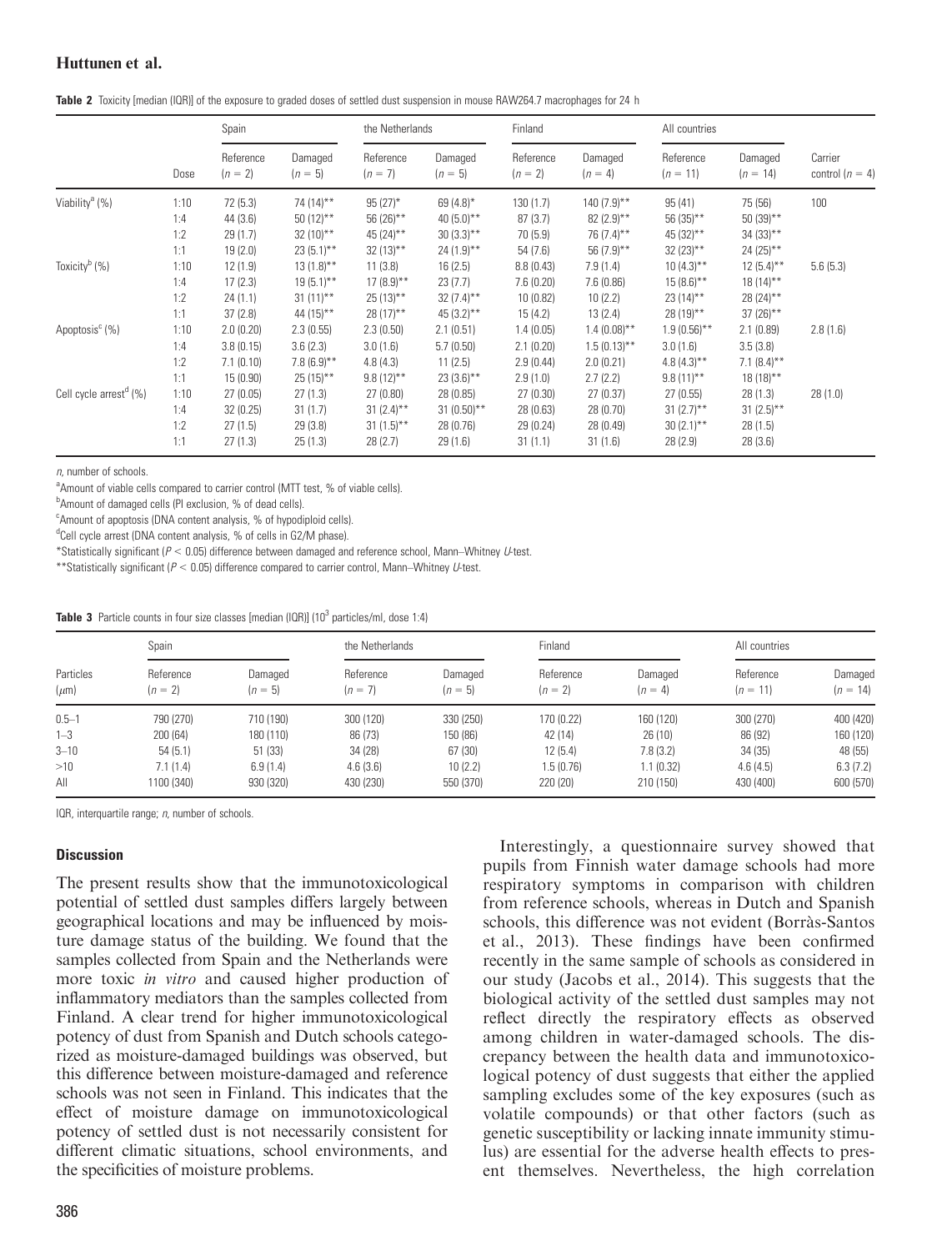Table 4 Spearman correlations between the analyzed immunotoxicological markers, microbial components, and numbers of particles (dose 1:4)

|                           | N <sub>0</sub> | $IL-6$ | TNF- $\alpha$ | MIP <sub>2</sub> | Viability | Toxicity | Apoptosis | Cell cycle arrest |
|---------------------------|----------------|--------|---------------|------------------|-----------|----------|-----------|-------------------|
| Ergosterol                | 0.67           | 0.69   | 0.68          | 0.63             | $-0.68$   | 0.58     | 0.48      | 0.49              |
| Glucan                    | 0.57           | 0.62   | 0.60          | 0.56             | $-0.66$   | 0.46     | 0.46      | 0.70              |
| Penicillium/Aspergillus   | 0.42           | 0.26   | 0.33          | 0.35             | $-0.36$   | 0.31     | 0.24      | 0.19              |
| Endotoxin                 | 0.84           | 0.84   | 0.77          | 0.77             | $-0.82$   | 0.60     | 0.38      | 0.63              |
| Gram-negative bacteria    | 0.59           | 0.48   | 0.61          | 0.67             | $-0.62$   | 0.71     | 0.66      | 0.07              |
| Muramic acid              | 0.82           | 0.97   | 0.97          | 0.96             | $-0.88$   | 0.92     | 0.87      | 0.36              |
| Gram-positive bacteria    | 0.58           | 0.42   | 0.51          | 0.58             | $-0.56$   | 0.59     | 0.55      | 0.16              |
| Mycobacteria              | 0.51           | 0.33   | 0.41          | 0.44             | $-0.47$   | 0.38     | 0.32      | 0.31              |
| Particles $0.5-1$ $\mu$ m | 0.42           | 0.51   | 0.68          | 0.69             | $-0.63$   | 0.78     | 0.89      | 0.16              |
| Particles $1-3$ $\mu$ m   | 0.53           | 0.60   | 0.76          | 0.75             | $-0.71$   | 0.83     | 0.92      | 0.27              |
| Particles $3-10 \mu m$    | 0.71           | 0.78   | 0.89          | 0.88             | $-0.85$   | 0.92     | 0.94      | 0.36              |
| Particles $>10 \mu$ m     | 0.86           | 0.89   | 0.94          | 0.93             | $-0.95$   | 0.91     | 0.81      | 0.49              |

NO, nitric oxide; IL-6, interleukin 6; TNF-a, tumor necrosis factor-a; MIP2, macrophage inflammatory protein 2.



Fig. 2 Best predictors of inflammatory responses and toxicity in mouse RAW264.7 macrophages after exposure to settled dust from moisture-damaged and reference schools. Results of multivariate analysis of covariance at dose level 1:4 are presented (particle numbers are not included in the model). Statistically significant effect of geographical location is presented with gray outline, effect of moisture status of the school with gray fill and bold font, and effect of microbial markers on immunotoxicological parameters with arrows.

between several microbial markers and immunotoxicological potential of the samples as well as differences in the potency of samples collected from moisture-damaged and reference schools in Spain and the Netherlands suggests that the moisture status does affect the microbiological characteristics of the sample, which subsequently is linked with the immunotoxicological potency of the dust.

Evidently, the associations between the in vitro effects of settled dust and respiratory health of the pupils are not straightforward. The immunotoxicological potency differs by geographical regions and is associated with microbial characteristics and particle numbers present in the sample. In the approach chosen, it is not possible to disentangle which component is directly responsible for the observed toxicological potency, but it is possible to associate microbiological characteristics of the sample with immunotoxicological activity. Studying individual effects

of highly intercorrelated variables is challenging, but results of the multivariate analysis of this extensive dataset point to an independent association between moisture damage status of school and inflammatory marker interleukin 6 as well as a measure of programmed cell death, apoptosis. According to our analysis, the microbial markers that were the best predictors of levels of these immunotoxicological markers were muramic acid, an indicator of Gram-positive bacteria, and concentration of Gram-negative bacteria. The importance of exposure to bacterial growth in context of moldy house problems is supported by experimental studies showing the inflammatory potency of certain bacterial species (Hirvonen et al., 2005) and coexposure to bacteria and fungi (Huttunen et al., 2004). The complexity of the issue of biological contaminants indoors arises from the apparently inverted U-shaped dose-response curve of microbial exposure, possibly resulting in either harmful or protective effect depending on the quantity and diversity of the microbiome (Karvonen et al., 2014). Particularly, bacterial exposure indicated, for example, by muramic acid has been associated earlier also with decreased respiratory symptoms (Zhao et al., 2008; Zhang et al., 2011).

The lower overall biological activity of Finnish samples compared with Spanish and Dutch samples is most likely explained by the significantly lower number of particles accumulated in the sample during the sampling period. However, the multivariate analysis showed that the particle numbers do not explain the difference seen between the Spanish and Dutch moisture-damaged and reference schools nor the lack of difference in Finnish schools. In fact, the lowest dose of dust from Finnish schools seemed to improve the viability of the exposed cells and decrease the number of apoptotic cells, although this finding is most likely explained by the increased metabolism and phagocytosis of the activated macrophages (Pozzolini et al., 2003). Possible explanations behind the lower particle counts in Finnish schools could be the ventilation of the buildings, which was typically mechanical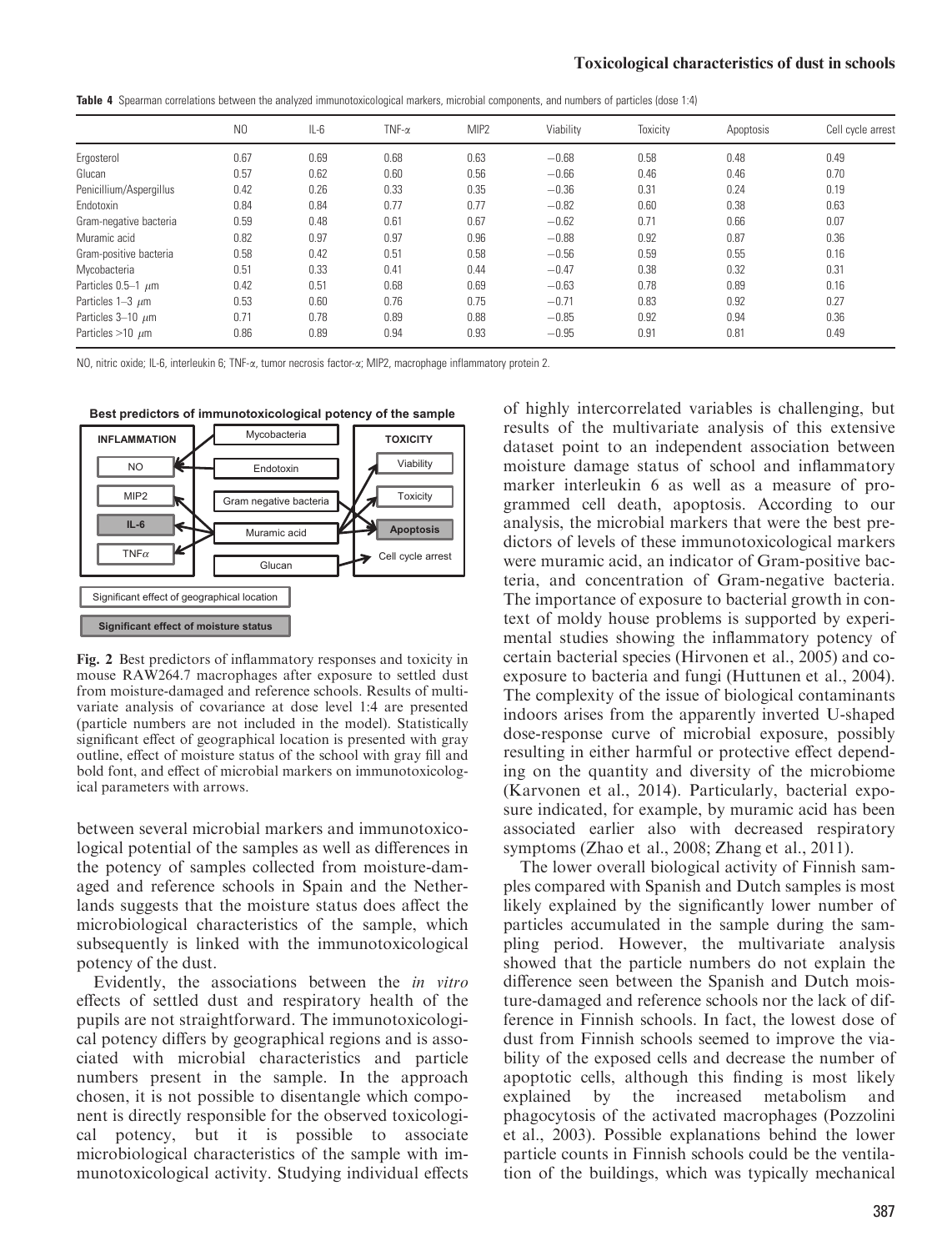in Finland, unlike in Spain and the Netherlands, where natural ventilation (i.e., through opening windows) was most common. Moreover, differences can be expected in the amount of particulate matter carried indoors along shoes and clothes and resuspended from floors, etc. due to occupancy and activity in the classrooms (Qian et al., 2012; Meadow et al., 2014). Indoor microbial counts are known to be strongly affected by outdoor air; thus, it is likely that also the different climate and meteorological conditions of the studied countries affect the microbial levels, Finland being significantly colder compared to Spain and the Netherlands. In the study by Jacobs et al. (2014), levels of microbial markers were indeed reported to be lower in Finnish schools as well as affected by season.

A major strength of this study is the presentation of fully comparable dataset from different climatic areas in Europe, combined with extensive list of microbial markers to be evaluated against the measured immunotoxicological potential of the samples. The unified sampling protocols and centralized sample analysis provided us with a coherent dataset, avoiding variation due to differences in sample processing or handling. As the categorization of the schools to moisture-damaged and reference schools was performed based on walk-through building inspections carried out by centrally trained research personnel and unified checklists, misclassification due to alternating criteria has been minimized.

The advantage of collecting settled dust is that it provides an integrated sample of particles that once were airborne, and the sampling time extends typically over several weeks, which improves the representativeness of the sample compared to short time sampling. Microbial concentrations in settled dust samples have been found to reflect the microbial content and composition of the actively collected samples rather well (Noss et al., 2008; Normand et al., 2009). However, settled dust lacks information about both the gaseous phase and the smallest, non-settling particles present in indoor air, which may have led to underestimation of the biological effects of exposure in this study. It should be noted that the collection of settled dust covers also the time when building is unoccupied, which may dilute the concentration of pollutants that are only present during active hours of the school. This should not be a major issue, as substantial part of the airborne dust is assumed to accumulate during the hours of active use. Driven by the necessity to provide sufficient sample volume for parallel analyses and to

reduce the number of samples to be included in the labor-intensive immunotoxicological assays, we followed an approach of pooling of the samples within schools, which may have resulted in dilution of effects of single sampling locations. Furthermore, adding an additional filtering step when preparing dust samples for immunotoxicological assays could remove selectively some of the components, but this is not likely as the microbiological data available from both filtered and unfiltered samples showed only a slight reduction in measured markers and a high correlation between the two sample types. To confirm our findings, the responses of in vitro models based on human immunocompetent cells or respiratory tissue should be assessed.

# Conclusions

The immunotoxicological potency of settled dust differs clearly between schools from different geographical regions, showing also a trend for higher potency of samples from moisture-damaged environments in two of the three studied countries. Geographical differences together with high variance between schools within a country indicate that the immunotoxicological potency of settled dust does not unambiguously link to moisture damage in schools. The effect of bacterial content, particularly Gram-positive bacteria, on the immunotoxicological potency requires further attention.

# Acknowledgements

This work was supported by the European commission as part of HITEA (Health Effects of Indoor Pollutants: Integrating microbial, Toxicological and Epidemiological Approaches), Grant agreement no. 211488 under the Seventh Framework Programme, Topic ENV.2007.1.2.1.1. 'Indoor air pollution in Europe: An emerging environmental health issue'.

#### Supporting Information

Additional Supporting Information may be found in the online version of this article:

Table S1. Best predictors for toxicity and inflammatory response in MANCOVA model (dose level 1:4)

Table S2. Best predictors for toxicity and inflammatory response in MANCOVA model (dose level 1:2)

#### References

Axelsson, B.O., Saraf, A. and Larsson, L. (1995) Determination of ergosterol in organic dust by gas chromatographymass spectrometry, J. Chromatogr. B, 666, 77–84.

Borràs-Santos, A., Jacobs, J.H., Täubel, M., Haverinen-Shaughnessy, U., Krop, E.J., Huttunen, K., Hirvonen, M.R., Pekkanen, J., Heederik, D.J., Zock, J.P. and Hyvärinen, A. (2013) Dampness and

mould in schools and respiratory symptoms in children: the HITEA study, Occup. Environ. Med., 70, 681–687.

CDC (U.S. Department of Health and Human Services Centers for Disease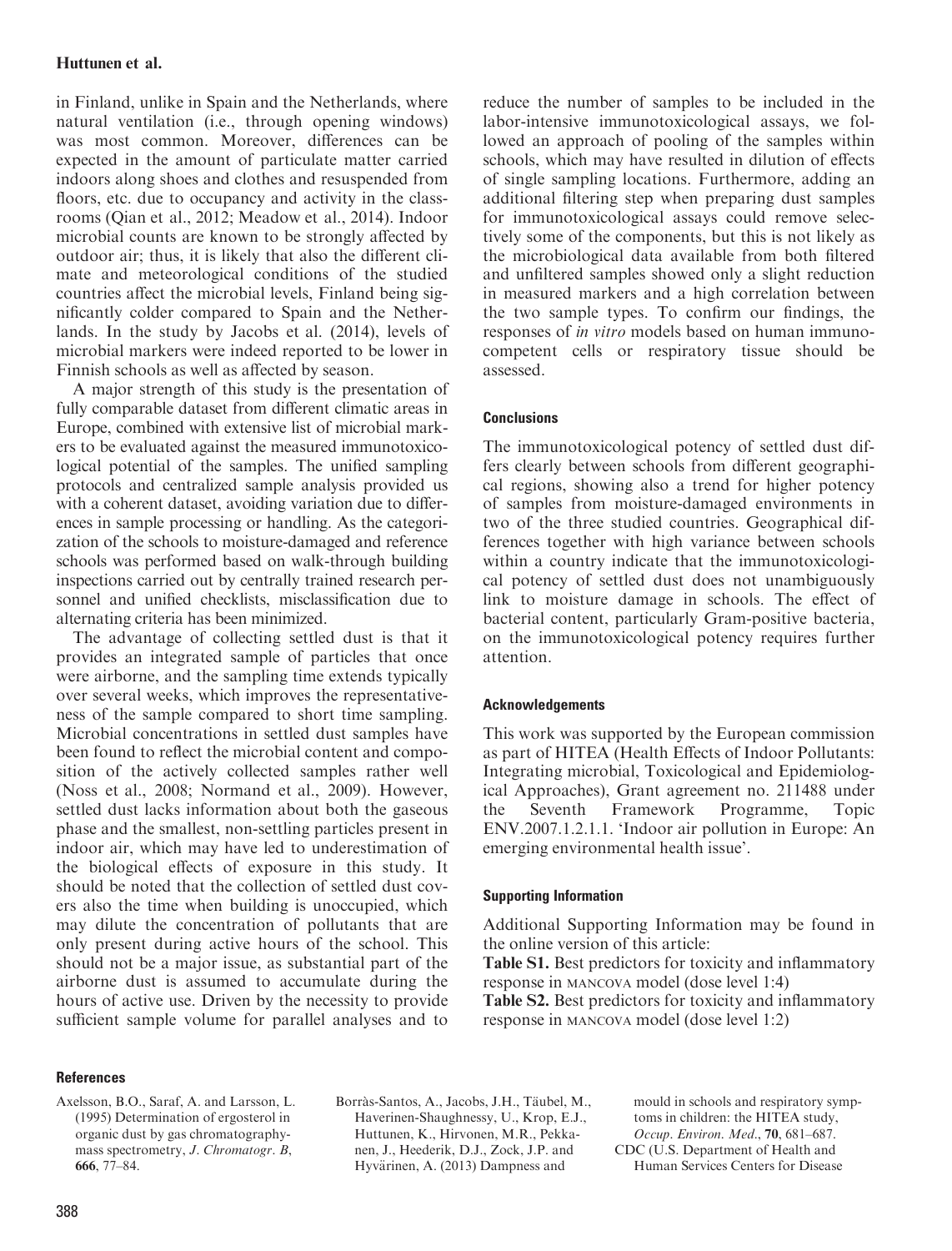Control and Prevention) (2013) Results from the School Health Policies and Practices Study 2012. [http://www.cdc.gov/](http://www.cdc.gov/healthyyouth/shpps/2012/pdf/shpps-results_2012.pdf) [healthyyouth/shpps/2012/pdf/shpps](http://www.cdc.gov/healthyyouth/shpps/2012/pdf/shpps-results_2012.pdf)[results\\_2012.pdf](http://www.cdc.gov/healthyyouth/shpps/2012/pdf/shpps-results_2012.pdf) [accessed 10 December 2014]

Farhat, S.C.L., Paulo, R.P.L., Shimoda, T.M., Conceição, G.M.S., Lin, C.A., Braga, A.L.F., Warth, M.P.N. and Saldiva, P.H.N. (2005) Effect of air pollution on pediatric respiratory emergency room visits and hospital admissions. Braz. J. Med. Biol. Res., 38, 227–235.

Green, L.C., Wagner, D.A., Glogowski, J., Skipper, P.L., Wishnok, J.S. and Tannenbaum, S.R. (1982) Analysis of nitrate, nitrite, and [15N]nitrate in biological samples, Anal. Biochem., 126, 131–138.

Hansen, M.B., Nielsen, S.E. and Berg, K. (1989) Re-examination and further development of a precise and rapid dye method for measuring cell growth/cell kill, J. Immunol. Methods, 119, 203–210.

Haugland, R.A., Varma, M., Wymer, L.J. and Vesper, S.J. (2004) Quantitative PCR analysis of selected Aspergillus, Penicillium and Paecilomyces species, Syst. Appl. Microbiol, 27, 198–210.

- Haverinen-Shaughnessy, U., Borras-Santos, A., Turunen, M., Zock, J.P., Jacobs, J., Krop, E.J., Casas, L., Shaughnessy, R., Täubel, M., Heederik, D., Hyvärinen, A., Pekkanen, J., Nevalainen, A. and HITEA study group (2012) Occurrence of moisture problems in schools in three countries from different climatic regions of Europe based on questionnaires and building inspections - the HITEA study, Indoor Air, 22, 457–466.
- Hirvonen, M.R., Huttunen, K. and Roponen, M. (2005) Bacterial strains from moldy buildings are highly potent inducers of inflammatory and cytotoxic effects, Indoor Air, 15, 65–70.
- Huttunen, K., Hyvärinen, A., Nevalainen, A., Komulainen, H. and Hirvonen, M.R. (2003) Production of proinflammatory mediators by indoor air bacteria and fungal spores in mouse and human cell lines, Environ. Health Perspect., 111, 85– 92.
- Huttunen, K., Pelkonen, J., Nielsen, K.F., Nuutinen, U., Jussila, J. and Hirvonen, M.R. (2004) Synergistic interaction in simultaneous exposure to Streptomyces californicus and Stachybotrys chartarum, Environ. Health Perspect., 112, 659–665.
- Huttunen, K., Kaarakainen, P., Meklin, T., Nevalainen, A. and Hirvonen, M.R. (2010a) Immunotoxicological properties of airborne particles at landfill, urban and rural sites and their relation to microbial concentrations, J. Environ. Monit., 12, 1368–1374.
- Huttunen, K., Kauhanen, E., Meklin, T., Vepsäläinen, A., Hirvonen, M.R., Hyvärinen, A. and Nevalainen, A. (2010b) The effect of ozonization on

furniture dust: microbial content and immunotoxicity in vitro, Sci. Total Environ., 408, 2305–2311.

- Jacobs, J.H., Krop, E.J.M., Spithoven, J.J., de Wind, S. and Heederik, D. (2013) Endotoxin levels in homes and classrooms of Dutch school children and respiratory health, Eur. Respir. J., 42, 314–322.
- Jacobs, J., Borràs-Santos, A., Krop, E., Täubel, M., Leppänen, H., Haverinen-Shaughnessy, U., Pekkanen, J., Hyvärinen, A., Doekes, G., Zock, J.P. and Heederik, D. (2014) Dampness, bacterial and fungal components in dust in primary schools and respiratory health in schoolchildren across Europe, Occup. Environ. Med., 71, 704–712.
- Kaarakainen, P., Rintala, H., Vepsäläinen, A., Hyvärinen, A., Nevalainen, A. and Meklin, T. (2009) Microbial content of house dust samples determined with qPCR, Sci. Total Environ., 407, 4673– 4680.
- Kankkunen, P., Rintahaka, J., Aalto, A., Leino, M., Majuri, M.L., Alenius, H., Wolff, H. and Matikainen, S. (2009) Trichothecene mycotoxins activate inflammatory response in human macrophages, *J. Immunol.*, 182, 6418– 6425.
- Kärkkäinen, P.M., Valkonen, M., Hyvärinen, A., Nevalainen, A. and Rintala, H. (2010) Determination of bacterial load in house dust using qPCR, chemical markers and culture, J. Environ. Monit., 12, 759–768.
- Karvonen, A.M., Hyvärinen, A., Rintala, H., Korppi, M., Täubel, M., Doekes, G., Gehring, U., Renz, H., Pfefferle, P.I., Genuneit, J., Keski-Nisula, L., Remes, S., Lampi, J., von Mutius, E. and Pekkanen, J. (2014) Quantity and diversity of environmental microbial exposure and development of asthma: a birth cohort study, Allergy, 69, 1092–1101.
- Meadow, J.F., Altrichter, A.E., Kembel, S.W., Kline, J., Mhuireach, G., Moriyama, M., Northcutt, D., O'Connor, T.K., Womack, A.M., Brown, G.Z., Green, J.L. and Bohannan, B.J. (2014) Indoor airborne bacterial communities are influenced by ventilation, occupancy, and outdoor air source, Indoor Air, 24, 41–48.
- Mendell, M.J., Mirer, A.G., Cheung, K., Tong, M. and Douwes, J. (2011) Respiratory and allergic health effects of dampness, mold, and dampness-related agents: a review of the epidemiologic evidence, Environ. Health Perspect., 119, 748–756.
- Normand, A.C., Vacheyrou, M., Sudre, B., Heederik, D.J.J. and Piarroux, R. (2009) Assessment of dust sampling methods for the study of cultivable-microorganism exposure in stables, Appl. Environ. Microbiol., 75, 7617–7623.
- Noss, I., Wouters, I.M., Visser, M., Heederik, D.J.J., Thorne, P.S., Brunekreef, B. and Doekes, G. (2008) Evaluation of a low-cost electrostatic dust fall collector for indoor air endotoxin exposure assessment, Appl. Environ. Microbiol., 74, 5621–5627.
- Noss, I., Wouters, I.M., Bezemer, G., Metwali, N., Sander, I., Raulf-Heimsoth, M., Heederik, D.J., Thorne, P.S. and Doekes, G. (2010) beta-(1,3)-Glucan exposure assessment by passive airborne dust sampling and new sensitive immunoassays, Appl. Environ. Microbiol., 76, 1158– 1167.
- Park, J.H., Spiegelman, D.L., Gold, D.R., Burge, H.A. and Milton, D.K. (2001) Predictors of airborne endotoxin in the home, Environ. Health Perspect., 109, 859–864.
- Park, J.H., Cox-Ganser, J.M., Kreiss, K., White, S.K. and Rao, C.Y. (2008) Hydrophilic fungi and ergosterol associated with respiratory illness in a water-damaged building, Environ. Health Perspect., 116, 45–50.
- Pozzolini, M., Scarf, S., Benatti, U. and Giovine, M. (2003) Interference in MTT cell viability assay in activated macrophage cell line, Anal. Biochem., 313, 338–341.
- Qian, J., Hospodsky, D., Yamamoto, N., Nazaroff, W.W. and Peccia, J. (2012) Size-resolved emission rates of airborne bacteria and fungi in an occupied classroom, Indoor Air, 22, 339– 351.
- Rylander, R. and Lin, R.H. (2000) ( $1 \circ 3$ )beta-D-glucan: relationship to indoor airrelated symptoms, allergy and asthma, Toxicology, 152, 47–52.
- Sebastian, A. and Larsson, L. (2003) Characterisation of the microbial community in indoor environments: a chemical-analytical approach, Appl. Environ. Microbiol., 69, 3103–3109.
- Sebastian, A., Harley, W., Fox, A. and Larsson, L. (2004) Evaluation of the methyl ester O-methyl acetate derivative of muramic acid for the determination of peptidoglycan in environmental samples by ion-trap GC-MS-MS, J. Environ. Monit., 6, 300–304.
- Sheehan, W.J., Hoffman, E.B., Fu, C., Baxi, S., Bailey, A., King, E.M., Chapman, M.D., Lane, J.P., Gaffin, J.M., Permaul, P., Gold, D.R. and Phipatanakul, W. (2012) Endotoxin exposure in inner-city schools and homes of children with asthma, Ann. Allergy Asthma Immunol., 108, 418–422.
- Torvinen, E., Torkko, P. and Rintala, A.N. (2010) Real-time PCR detection of environmental mycobacteria in house dust, J. Microbiol. Methods, 82, 78–84.
- WHO Regional Office for Europe (2009) WHO Quidelines for Indoor Air